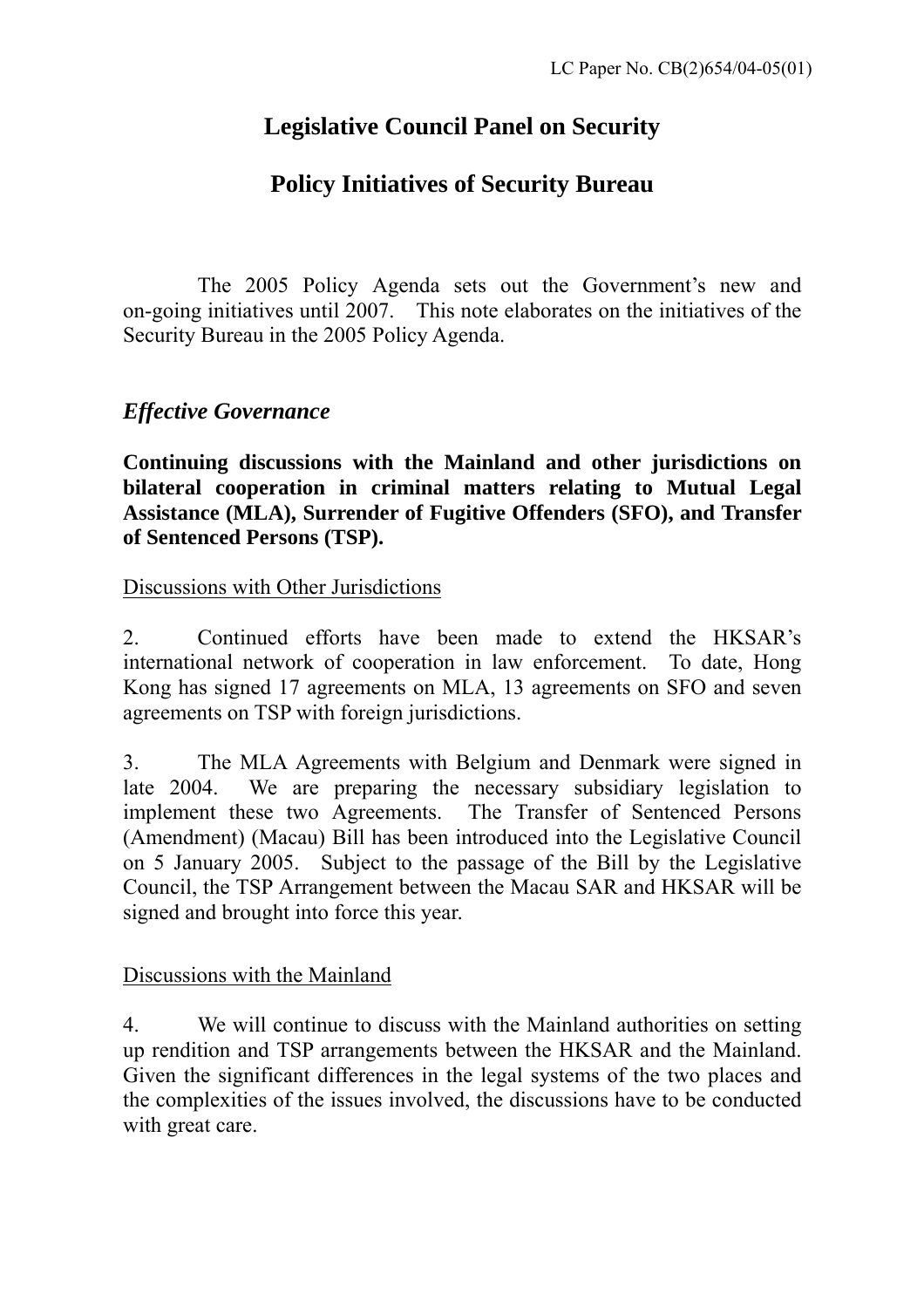#### **Taking active steps to introduce a new type of passport featuring biometric capability in 2006-07 to tie in with the first tide of applications for renewal of HKSAR passport valid for 10 years from July 1997.**

5. In order to enhance the security of the HKSAR passport and to safeguard the travel convenience enjoyed by its holders, we have been monitoring the technology and standards applicable to the development of biometric passports in the international community.

6. The feasibility study conducted by the Immigration Department shows that it is technically feasible to introduce a new type of passport (biometric HKSAR passport) containing facial image as the biometric identifier as specified by the International Civil Aviation Organisation. Subject to funding arrangements, we plan to introduce biometric HKSAR passports in early 2007 to tie in with the first tide of applications for renewal of HKSAR passports issued in 1997.

#### **Taking steps to implement a pilot facial recognition system at control points to facilitate the verification of identity of suspect arrivals upon their entry.**

7. The Immigration Department launched in early December 2004 a pilot Facial Recognition System to facilitate the verification of the identity of doubtful visitors who may seek to circumvent immigration control and enter Hong Kong in different identities.

**Put into effect, through legislation and other means, the revised Forty Recommendations of the Financial Action Task Force on Money Laundering to further enhance our anti-money laundering and counter-terrorist financing regime.** 

8. We will continue to put in place the Financial Action Task Force on Money Laundering's Forty Recommendations to combat money laundering and terrorist financing.

9. We are carrying out consultations with the designated non-financial businesses and professions<sup>1</sup> which have been recruited to join in the fight against money laundering and terrorist financing. The majority of initial

 $\overline{a}$ 

<sup>&</sup>lt;sup>1</sup> These include: casinos (since there are no casinos in Hong Kong, no consultation is required), dealers in precious metals and stones, real estate agents, company and trust service providers, lawyers and accountants.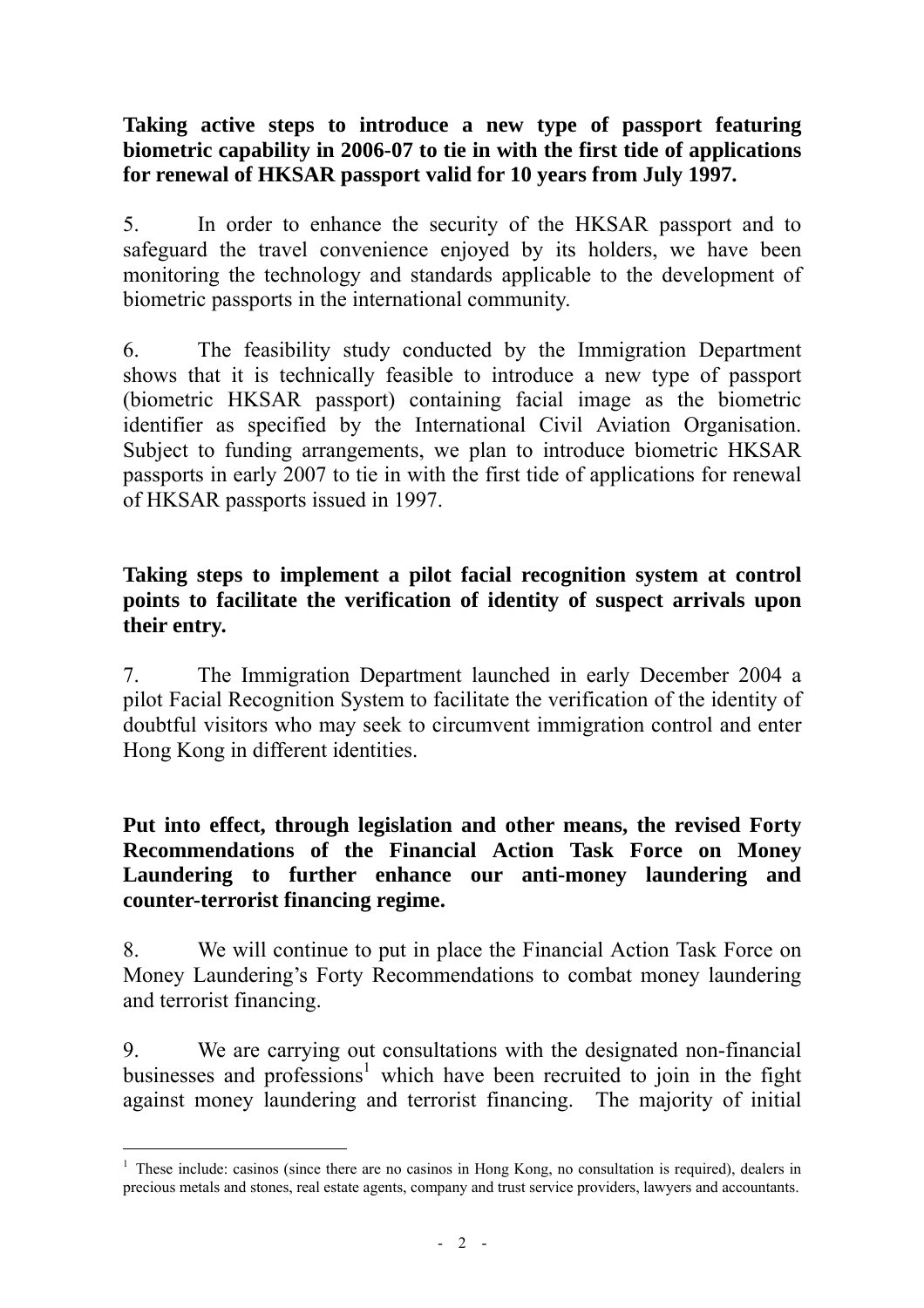responses have been positive. We will continue to discuss with the various parties on arrangements for implementation.

10. Regarding those recommendations the implementation of which do not require legislative amendments, we plan to effect them through administrative guidelines issued by relevant financial regulators, i.e. the Hong Kong Monetary Authority, Securities and Futures Commission and Office of the Commissioner of Insurance. We aim to have the guidelines issued by mid-2005.

11. As regards those recommendations which need to be put in place through new legislation, we are studying the legislative amendments required in consultation with the Department of Justice. We plan to consult the Legislative Council Panel on Security on the proposed amendments during the first half of 2005 and then introduce a Bill into the Legislative Council.

#### **Introducing legislative amendments to enhance the capacity of law enforcement agencies to combat terrorism and transnational organised crimes**

## United Nations (Anti-Terrorism Measures) (Amendment) Ordinance 2004

12. The United Nations (Anti-Terrorism Measures) (Amendment) Ordinance 2004, which implements internationally agreed commitments and conventions<sup>2</sup> and provides for the necessary law enforcement powers for the purpose of combating terrorism, was passed in July 2004. A number of its provisions have commenced operation with effect from 7 January 2005.

13. We are preparing the required subsidiary legislation to give effect to the requirements in respect of extradition and provision of mutual legal assistance under the relevant international conventions, the necessary rules of court to provide for the procedural matters as well as a code of practice in connection with the exercise of the relevant law enforcement powers. We will consult the Panel on Security on the proposals later.

 $\overline{a}$ 

<sup>&</sup>lt;sup>2</sup> The Amendment Ordinance seeks to implement the requirements under United Nations Security Council Resolution 1373 and the Special Recommendations of the Financial Action Task Force on Money Laundering to freeze non-fund terrorist property, the International Convention for the Suppression of Terrorist Bombings, the Convention for the Suppression of Unlawful Acts Against the Safety of Maritime Navigation and the Protocol for the Suppression of Unlawful Acts Against the Safety of Fixed Platforms Located on the Continental Shelf.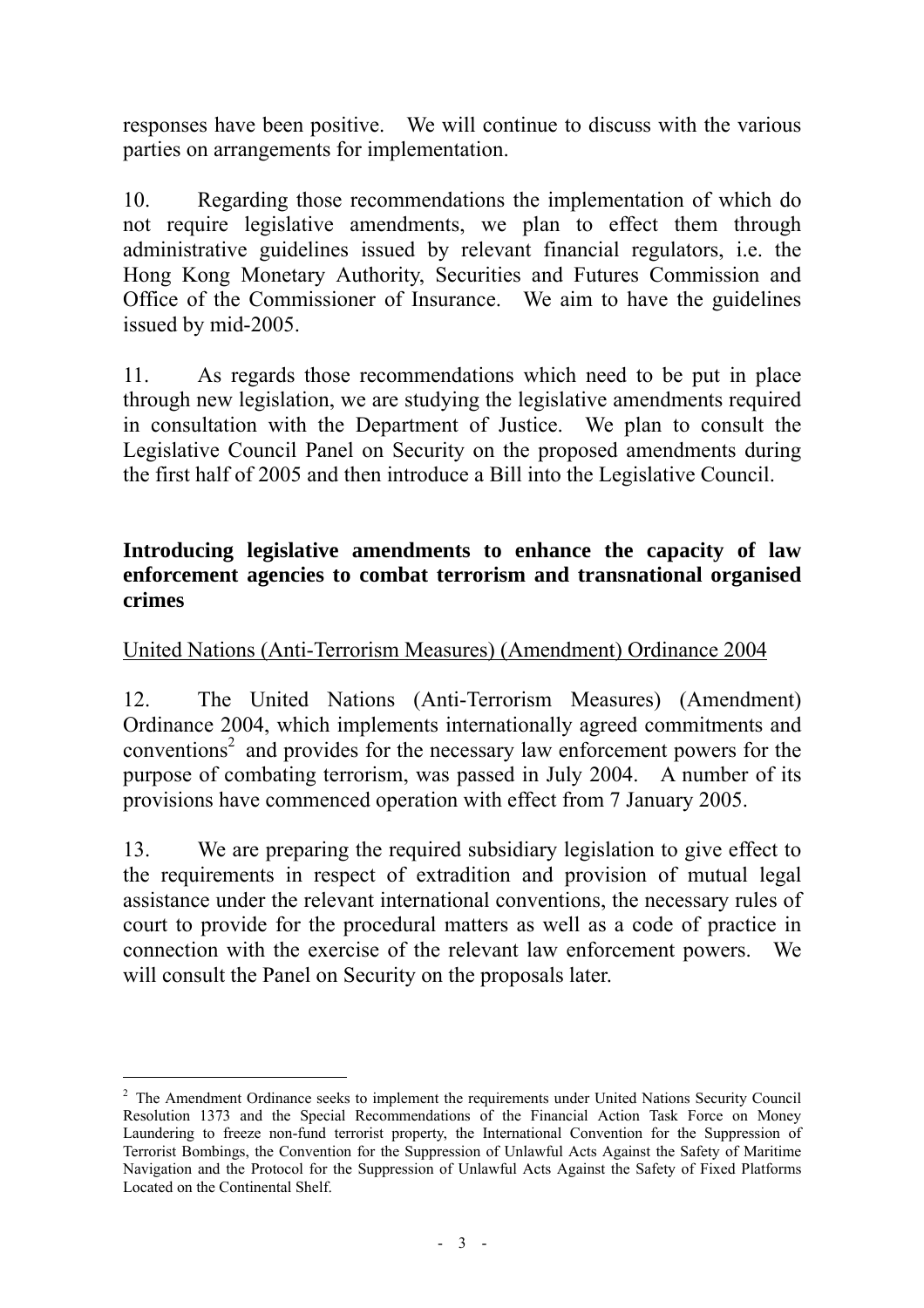## United Nations Convention Against Transnational Organised Crime

14. The United Nations Convention Against Transnational Organised Crime seeks to strengthen the power of governments in combating serious crimes by providing a basis for common actions against organized crimes, money laundering, corruption and obstruction of justice. It also promotes greater ease of extradition, enhances judicial cooperation, mutual legal assistance and law enforcement cooperation.

15. We are formulating legislative proposals to implement the Convention in Hong Kong, and will seek the views of the Panel on Security on the proposals.

### **Continuing to seek long-term solutions to address the problems of overcrowding and outdated facilities in our penal facilities**

16. In October 2004, we decided to shelve the Hei Ling Chau prison proposal in view of strong public objection and the call for the Administration to explore alternative development plans to address the problems of prison overcrowding and outdated penal facilities.

17. In exploring such alternative development plans, we will first consider the feasibility of maximising the redevelopment potential of certain existing penal sites. For example, we are studying the feasibility of redeveloping the Lo Wu Correctional Institution (with a current capacity of 182) to provide about 800 additional penal places.

18. Meanwhile, short-term measures are being put in place to relieve prison over-crowding, in particular with regard to female prisons, through, for example, conversion of existing facilities and construction of temporary places for female prisoners.

#### **Issuing the Smart ID card in phases starting from mid-2003 to enhance security, facilitate boundary crossing, and provide other value-added services.**

19. A territory-wide replacement exercise under which Hong Kong residents replace their old identity cards by age groups commenced on 18 August 2003. To date, the Secretary for Security has by orders directed certain categories of persons including Hong Kong residents born in 1943 to 1973 to apply for new identity cards. As at the end of 2004, 1.9 million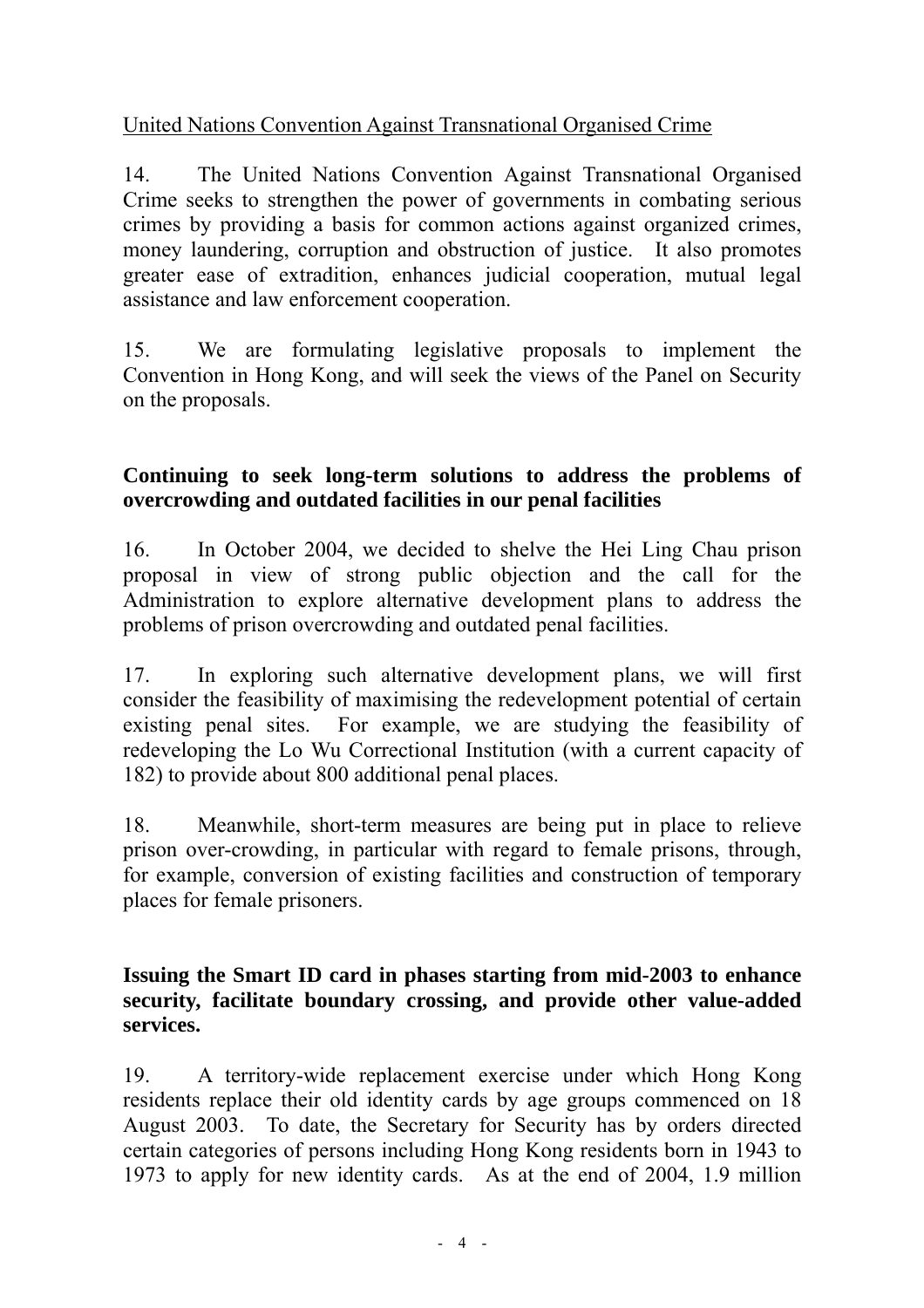residents had applied for new identity cards under the replacement exercise.

20. Taking into account the experience gained so far and the actual turnout rates, we have brought forward the completion date of the replacement exercise by three months to March 2007. The revised programme will result in savings of around \$36 million on staff costs and overheads in maintaining the nine Smart ID Card Centres.

21. The use of Smart ID card and fingerprint recognition technologies have enabled the Immigration Department to introduce automated passenger and automated vehicle clearance systems in phases since end 2004.

### **Providing a legal basis for the existing police complaints system by making the Independent Police Complaints Council a statutory body**

22. We have been working on the proposal to provide a legal basis for the existing police complaints system by making the Independent Police Complaints Council (IPCC) a statutory body. The composition, functions and powers of the IPCC will be specified in law.

23. Under the proposal, all investigations conducted by Complaints Against Police Office (CAPO) of the Police Force will be reviewed and monitored by an independent statutory body. The IPCC will be able to exercise statutory powers to interview witnesses, complainants and complainees in connection with its review of CAPO investigations, conduct scheduled and surprise visits to observe CAPO investigations and require CAPO to re-investigate any complaint.

24. We will continue to work on the proposal, taking into account public views and issues arising from further consultations with the IPCC.

### **Continuing to work on the implementation of Article 23 of the Basic Law**

25. There is a clear constitutional duty for the HKSAR to implement Article 23 of the Basic Law. On the other hand, we appreciate that public understanding and support would be essential for such an important piece of legislation.

26. While we will re-examine the issues in relation to the implementation of Basic Law Article 23, there is no pre-determined timetable for the legislative exercise. The Chief Executive has said that we would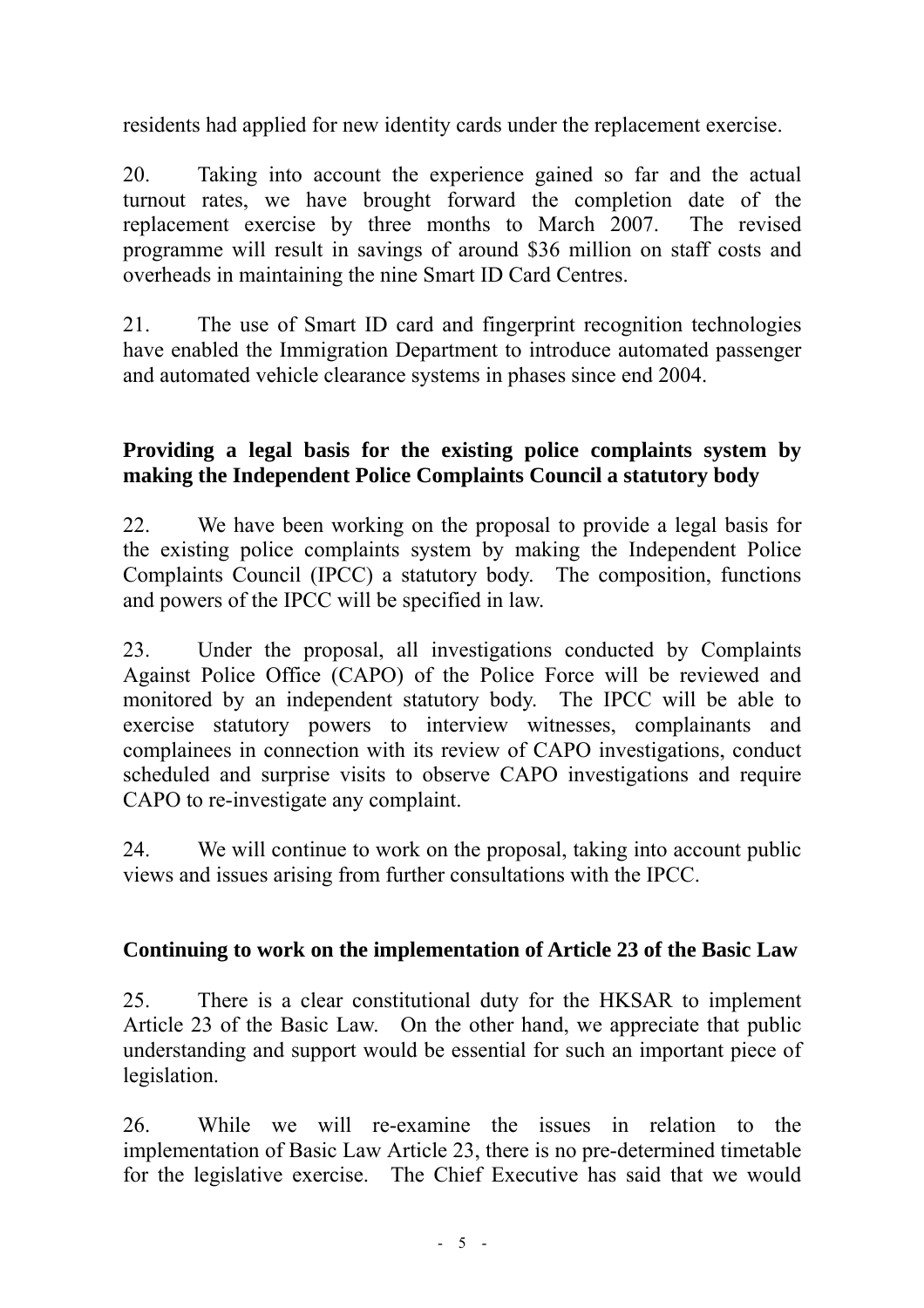consider the matter only after the community has reached a basic consensus on this question and after we have satisfactorily dealt with economy recovery, economic restructuring and constitutional arrangements.

## *Vibrant Economy*

**Pursuing a series of measures to facilitate the movement of people and goods across the boundary including the establishment of a new boundary control point on the Hong Kong-Shenzhen Western Corridor and installation of automated passenger clearance and automated vehicle clearance systems.** 

27. The Government will continue to facilitate the movement of people and goods across the boundary through various measures, such as flexible deployment of staff, streamlining of procedures, use of new technologies and the establishment of a new control point for the Hong Kong-Shenzhen Western Corridor.

28. We will endeavour to ensure the timely completion of the new control point for the Hong Kong-Shenzhen Western Corridor by July 2006. In the meantime, we will press ahead with other related work, including preparation of the Hong Kong Management Areas Bill to underpin the "co-location" arrangement to be implemented at the new control point.

29. In order to enhance immigration clearance efficiency, three Automated Passenger Clearance channels (e-Channels) were installed at the departure hall of the Lo Wu Control Point on 16 December 2004. We aim to install a total of 270 e-Channels at our control points by mid-2006. They will enable Hong Kong permanent residents aged 11 or above holding Smart ID cards to perform self-service immigration clearance. Our plan is to extend e-channels to non-permanent residents and frequent visitors holding travel passes later when necessary legislative amendments are put in place.

30. The Immigration Department also plans to roll out, in phases, Automated Vehicle Clearance to facilitate movement of cross-boundary vehicles at the Lok Ma Chau, Man Kam To and Sha Tau Kok Control Points in the first quarter of 2005.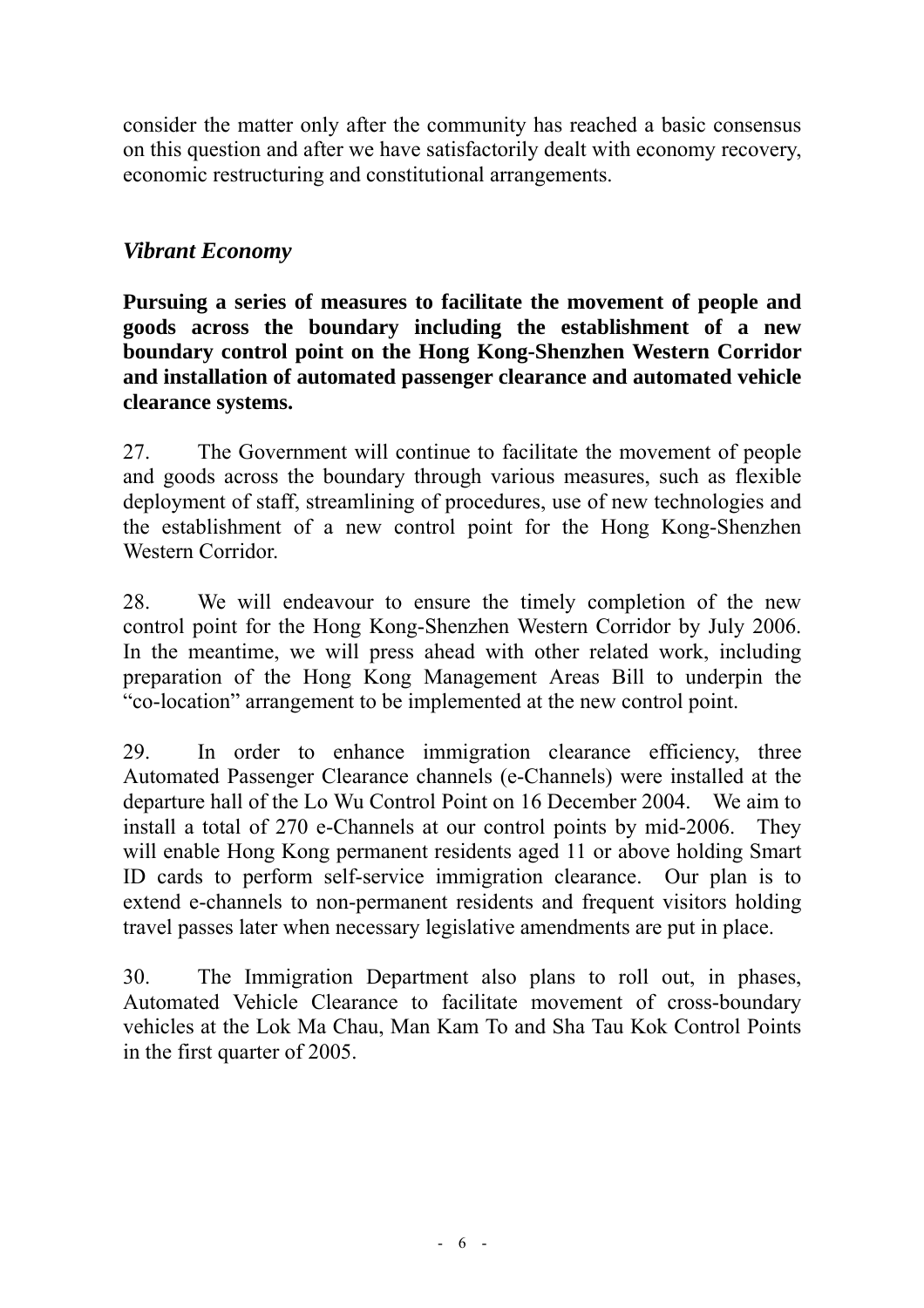## **Taking steps to facilitate private sector participation in the solemnisation of marriages and to provide greater flexibility and convenience to members of the public.**

31. In order to provide more diversified services to the public and following an in-depth study, we believe that it is feasible to allow the private sector to provide services relating to celebration of marriages. Conceptually, it involves appointing suitable persons (e.g. solicitors) as celebrants of marriages so that marrying parties can choose to celebrate their marriages at places other than marriage registries or licensed places of public worship.

32. Implementation of the above proposal would require amendments to the Marriage Ordinance, Cap. 181. We intend to consult the Panel on Security on the proposed legislative amendments in the first or second quarter of 2005.

## **Stepping up enforcement action and publicity to combat illegal employment.**

33. The Government have been sparing no effort in combating illegal employment so as to protect job opportunities for the local workforce. We will continue to take a three-pronged approach to combat illegal employment through tackling the problem at source, ensuring effective law enforcement and stepping up publicity and education.

34. The law enforcement departments will continue with effective cooperation and communication with Mainland authorities to minimise entry of doubtful visitors. Particulars of Mainland visitors found or suspected of having worked illegally in Hong Kong are passed to Mainland authorities so that their subsequent applications to visit Hong Kong can be subject to closer scrutiny. Where the situation warrants, Mainland authorities may reject an application for a period of two to five years. Furthermore, frontline officers of Immigration Department at various control points will carry out close examinations to prevent persons with dubious intentions from entering Hong Kong.

35. The Immigration Department, the Labour Department and the Police have stepped up enforcement actions against illegal employment, including more frequent inspections at factories, restaurants, business establishments and black spots of illegal employment. To enhance coordination amongst various departments and take more effective actions against Mainlanders working illegally or engaging in other unlawful activities in Hong Kong, the